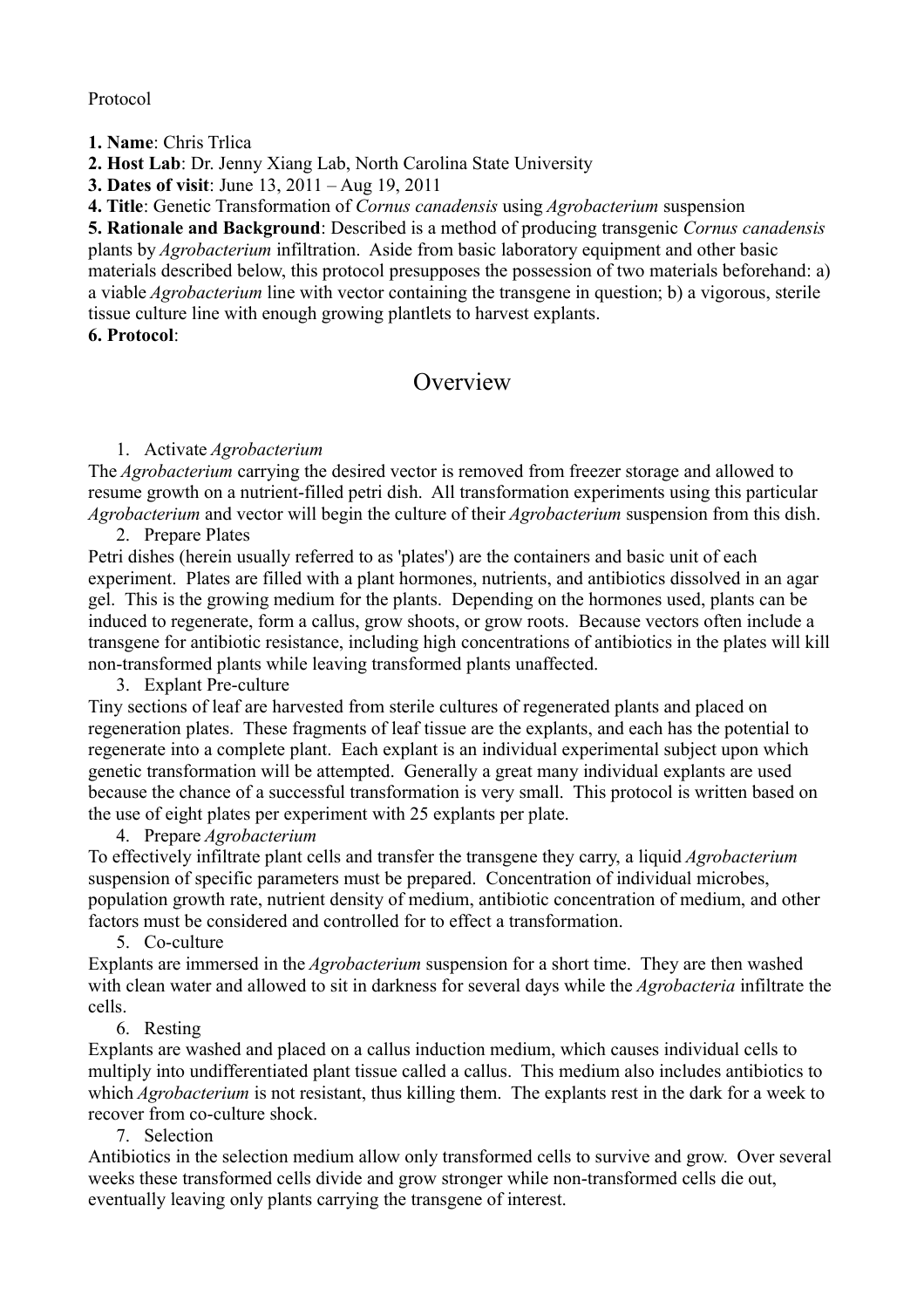# Protocol

# **1. Activate** *Agrobacterium*

- 1. Remove *Agrobacterium* stock strain from -80° C freezer.
- 2. Using a pipette tip, transfer a small sample of bacterium to a YEP plate. Replace stock strain in freezer.
- 3. Incubate YEP plate at 28° C for 2 days. After this, store in 4° C refrigerator All further experiments using this particular *Agrobacterium* and vector uses samples from this plate. Activation from freezer storage is necessary only if this plate culture does not exist.

# **2. Prepare MS Plates**

## **1. Prepare MS medium**

- 1. Gather:
	- large mixing container
	- Erlenmeyer flasks for each different medium
	- 1000uL pipette and tips
	- 20mL graduated cylinder
	- MS chemicals (from refrigerator, 4° C)
- 2. Wash mixing container, flasks, and graduated cylinder, then rinse with milliQ water. Fill mixing container with milliQ H2O to nearly the total volume (ie add 1900mL when preparing 2L MS medium).
- 3. Pipette chemicals requiring 1-2mL each from each stock solution into mixing container. After each transfer, discard pipette tip and tightly close stock container.
- 4. For chemicals requiring 10-20mL each, pour carefully from stock container into graduated cylinder, then into mixing container. Then tightly close stock container.
- 5. Add sucrose and phyto agar to Erlenmeyer flasks
- 6. Add a clean magnetic stirbar to mixing container and begin stirring. Rinse pH probe with dH2O and place into mixing container. Adjust pH to 5.8 using a pipette and dropwise addition of 1M NaOH (and 1M HCl if needed).
- 7. Pour from the mixing container to equally fill each of the Erlenmeyer flasks. Do not fill flasks more than halfway. If using a flask with a cap, ensure cap is very loose. Cover flask mouth with aluminum foil and secure with autoclave-tape. Place flasks in a metal tray.
- 2. **Autoclave** Autoclave flasks for 30 minutes on liquid cycle. Remove flasks from autoclave as soon as practical. Do not let flasks cool in autoclave.
- 3. **Gather**:
	- autoclaved flasks filled with MS medium
	- $\circ$  sterile petri dishes (1 plate /  $\sim$ 30 mL)
	- any hormones or antibiotics necessary
	- pipette
	- sterile pipette tips
	- 70% EtOH spray bottle
	- 70% EtOH refill bottle
	- gloves
	- sleeves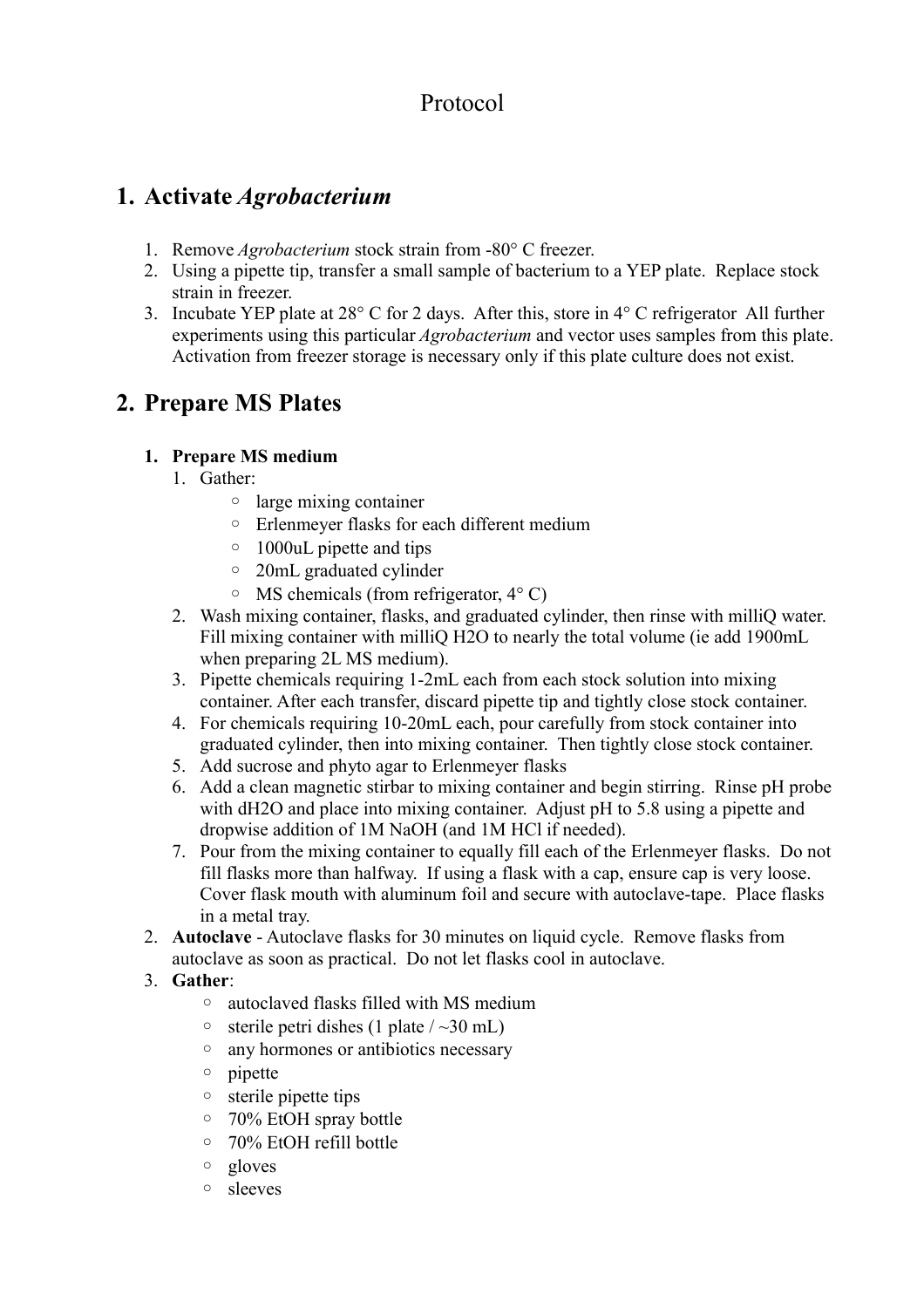- marker
- paper towels
- 4. **Sterilization and Preparation** Don gloves and sleeves, and spray alcohol on them. Spray work space and wipe down with paper towels. Transfer materials (except for spray bottle, refill bottle, and paper towels) to flow hood, spraying them beforehand. Open the plastic cover of the sleeves of petri dishes and place on hood work surface, bottom down, with cover atop.
- 5. **Hormone and Antibiotic Addition** Swirl flasks well. When temperature is below  $\sim$ 50 $\degree$  C (varies depending on hormone and antibiotic used), remove foil from flasks, swirl again, and add appropriate hormones and antibiotics necessary for each medium. Re-cover flasks with aluminum foil used during autoclaving.
- 6. **Pour the Plates** Remove stack of up to 10 dishes from plastic sleeve. Remove foil from appropriate flask and swirl well once again. Starting with the bottom-most plate, lift the lid off with the other plates balanced on top. With your other hand, swiftly pour the medium into the plate until the bottom is covered, and then replace the lid. Set the plate stack down on top, lift the next lid up with remaining plates above it, and repeat, working your way up the stack until each plate in the stack is filled. Repeat for each flask of medium. For media upon which explants will be resting for only a short time, one can pour medium into a plate until it is perhaps 75% covered, and later tip the plate so that the medium covers the entire plate. In this way many more plates can be filled. It is best to time this operation such that the solution is as cool as possible when being poured without having already begun to solidify. This will keep excess moisture from condensing on the plate lids.
- 7. **Cleanup -** Be sure to keep plates of different media separate while pouring. When finished, re-cover the stack with the plastic sleeve the plates came in, and label clearly. If the hood work surface is not level, use a pipette tip to prop up the stack of plates so that when the agar sets, it is as level as possible. After they have fully solidified, roll up excess plastic covering and secure with tape. Place any plate stacks which will not be used in the next day or two in the refrigerator

# **3. Explant Pre-culture**

- 1. **Gather**:
	- regeneration medium plates
	- plates with young, vigorous plantlets growing (footnote)
	- several empty, unused plates
	- parafilm strips, one for each plate
	- scalpel, autoclaved
	- forceps, autoclaved
	- 100mL beaker
	- 70% EtOH spray bottle
	- 70% EtOH refill bottle
	- lighter
	- alcohol lamp
	- gloves
	- sleeves
	- marker
	- paper towels
- 2. **Sterilization and Preparation** Don gloves and sleeves, and spray alcohol on them. Spray work space and wipe down with paper towels. Fill beaker 1/3 to 1/2 full with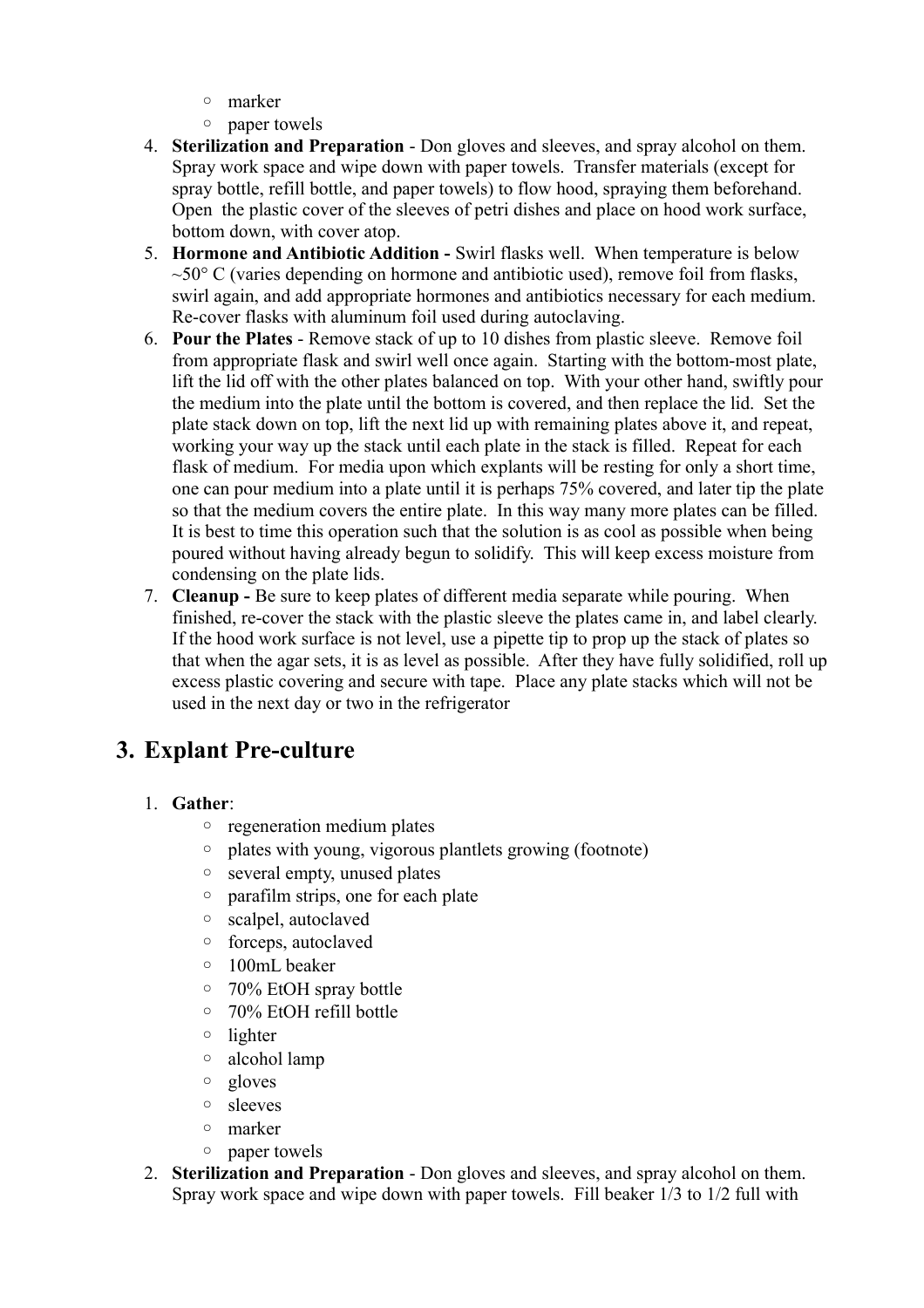70% EtOH. Transfer materials (except for spray bottle, refill bottle, and paper towels) to flow hood, spraying them beforehand. Light lamp, thoroughly flame forceps and scalpel. Remove a number of regeneration plates from their plastic sheet sufficient to hold the number of explants you wish to transform. Each plate can hold many explants, but the standard number per plate is 25. Reseal the plastic sheet after removing those you will use. Remove parafilm from plates holding growing source plantlets.

- 3. **Harvest Explants** Place one half of one of the empty, unused plates in front of you to be used as a cutting area. Remove the lid from one of the regeneration plates. Flame the forceps and scalpel, and transfer one of the plantlets to the cutting plate. Select a young leaf and sever it from its shoot. If it is large enough, slice it in half laterally. You are aiming for explants approximately 0.2 cm x 0.2 cm in size. Gently transfer each explant with forceps or end of scalpel to the regeneration medium, pressing it in slightly. Repeat the process until the regeneration plate has 25 explants, then stow the scalpel and forceps in the EtOH well, set aside the filled regeneration plate, and open the next one. You will frequently have to rinse the scalpel and forceps in the EtOH well to rid them of tiny bits of plant matter; always flame off the alcohol afterward. Switch out cutting plates when they become messy, and obtain new source plantlets when there is no suitable material left on old ones.
- 4. **Cleanup** Wrap the edges of all filled regeneration plates with parafilm and label each one. If there is usable material left in the source dishes, parafilm these as well. Discard all used source material and cutting dishes. Remove EtOH well, forceps, scalpel, regeneration plates, and source plates. Spray down work area with EtOH and wipe with paper towel. Turn off hood lamp; keep fan on. Replace any unused regeneration plates in the refrigerator
- 5. **Pre-Culture** Place regeneration plates with explants under a weak lamp at 23° C and let grow for three days.

## 4. **Prepare** *Agrobacterium*

## 1. *Agrobacterium* **2uL culture** -

- 1. Gather:
	- $\blacksquare$  an active plate from the 4 $\degree$  C fridge
	- $\blacksquare$  pipette
	- $\blacksquare$  sterile pipette tips
	- $\blacksquare$  ~2mL microcentrifuge tube
	- $\blacksquare$  10-20 mL test tube
	- liquid YEP medium
	- $\blacksquare$  parafilm strip
- 2. Under a flow hood, pipette 1mL YEP medium to 2mL microcentrifuge tube. Remove parafilm from *Agrobacterium* plate, and scrape off a small amount of bacterium using a fresh pipette tip. Transfer this to the YEP medium in the 2mL microcentrifuge tube, and mix well. Pour into the 10mL test tube, and then pipette in an additional 1mL YEP medium. Cap 10mL tube in hood, label, and incubate at a slant with shaking at 28° C overnight.

## 2. *Agrobacterium* **50uL culture** -

- 1. Gather:
	- 10mL test tube containing 2mL *Agrobacterium* culture from incubator
	- 50mL liquid YEP medium
	- autoclaved 250mL Erlenmeyer flask
- 2. Under a flow hood, agitate 2mL *Agrobacterium* culture well and transfer to 250mL Erlenmeyer flask. Then transfer 50mL liquid YEP medium, rinsing the 10mL test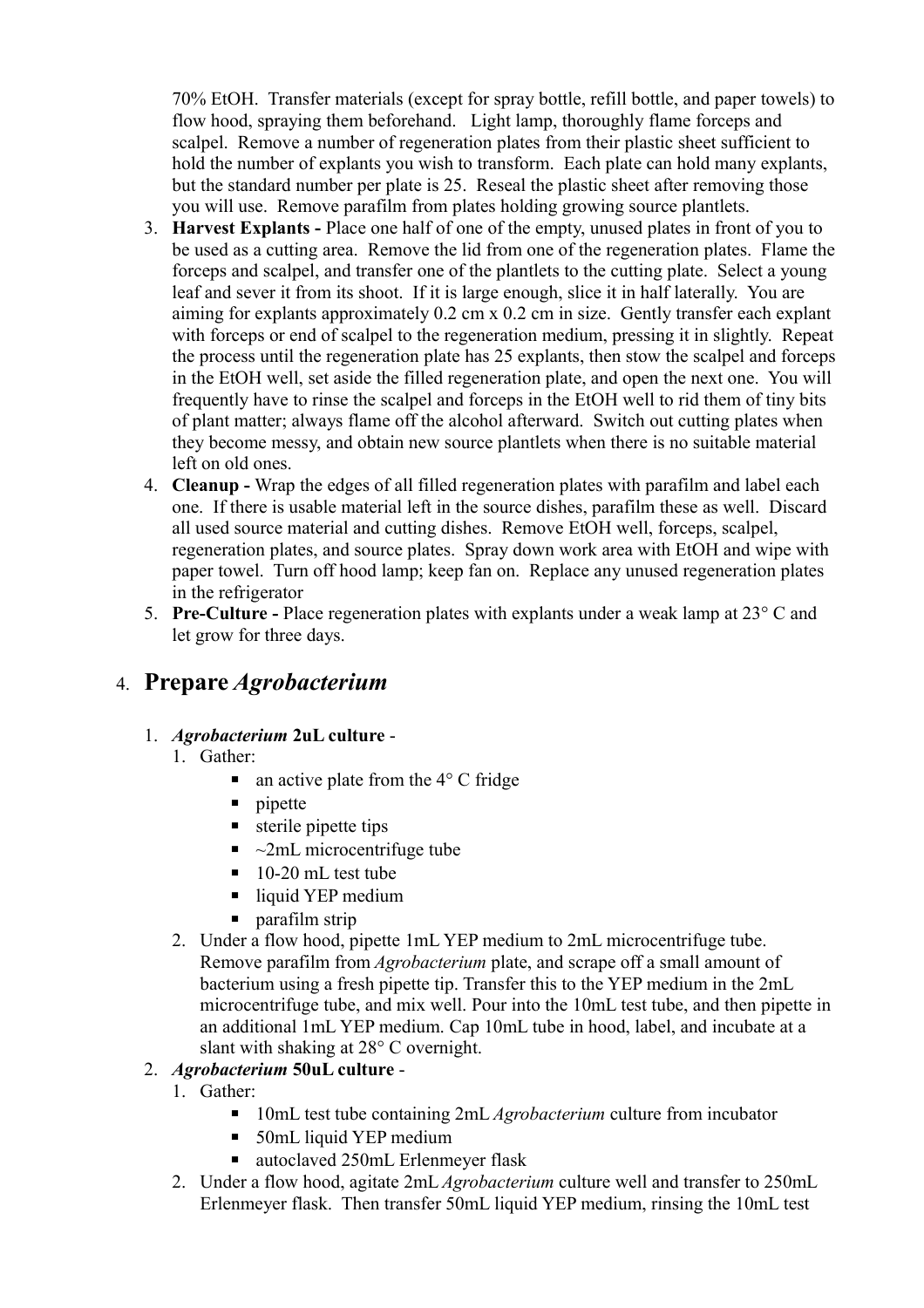tube with medium if desired. Recover the 250mL Erlenmeyer flask with the aluminum foil it was autoclaved with. Label and place into incubator at 28° C overnight with stirring.

### 3. **Prepare** *Agrobacterium* **pellets** -

- 1. Check the culture OD600 value at a spectrophotometer
	- 1. Gather:
		- $\blacksquare$  2 cuvettes
		- liquid YEP medium identical to that used for bacterial culture (same antibiotics)
		- $\blacksquare$  pipette
		- sterile pipette tips
		- 50 mL *Agrobacterium* culture
	- 2. Under a flow hood, pipette 600-1000 mL liquid YEP medium to one cuvette. This will be the control used to zero the spectrophotometer. Agitate the *Agrobacterium* culture well, and pipette 600-1000 mL into the second cuvette.
	- 3. Turn on spectrophotometer. Place cuvettes in with arrow side towards your right, with the control at the well labeled 1 and the *Agrobacterium* sample at well 2. Close spectrophotometer cover. Adjust wavelength to 600 nm. Zero the spectrophotometer on the control, then move it to the sample. We are aiming for an OD value of 0.8, though between 0.8-1.0 is acceptable.
- 2. If OD value is higher than 1.0, add more liquid YEP to the *Agrobacterium* culture, return culture to shaking incubator, and check the new OD value after an hour. If OD value is lower than 0.8, return *Agrobacterium* culture to incubator and check again in an hour. If OD value is within desired range, gather two 50mL screw-top centrifuge tubes, and, in the flow hood, partition the 50mL *Agrobacterium* culture between the two centrifuge tubes, capping them securely afterward.
- 3. Centrifuge Turn on centrifuge cooler to  $4^{\circ}$  C. This can be done before measuring the culture OD value. After centrifuge has reached 4° C, place centrifuge tubes with *Agrobacterium* culture in cradles on opposite sides of centrifuge, balancing them. Centrifuge at 4000 rpm for 10 minutes.
- 4. Remove tubes from centrifuge, pour off supernatant liquid into a waste beaker in flow hood, and pour in a small amount of bleach to destroy the genetically modified bacterium. Recap tubes with bacterium pellet at bottom to be used in next step.

# **5. Co-culture**

## 1. **Gather**:

- co-culture medium plates
- liquid MS medium
- centrifuge tubes with *Agrobacterium* pellets at bottom
- autoclaved H2O
- autoclaved filter disks
- an empty 50mL centrifuge tube
- several empty, unused plates
- parafilm strips, one for each plate
- forceps, autoclaved
- 100mL beaker
- 70% EtOH spray bottle
- 70% EtOH refill bottle
- lighter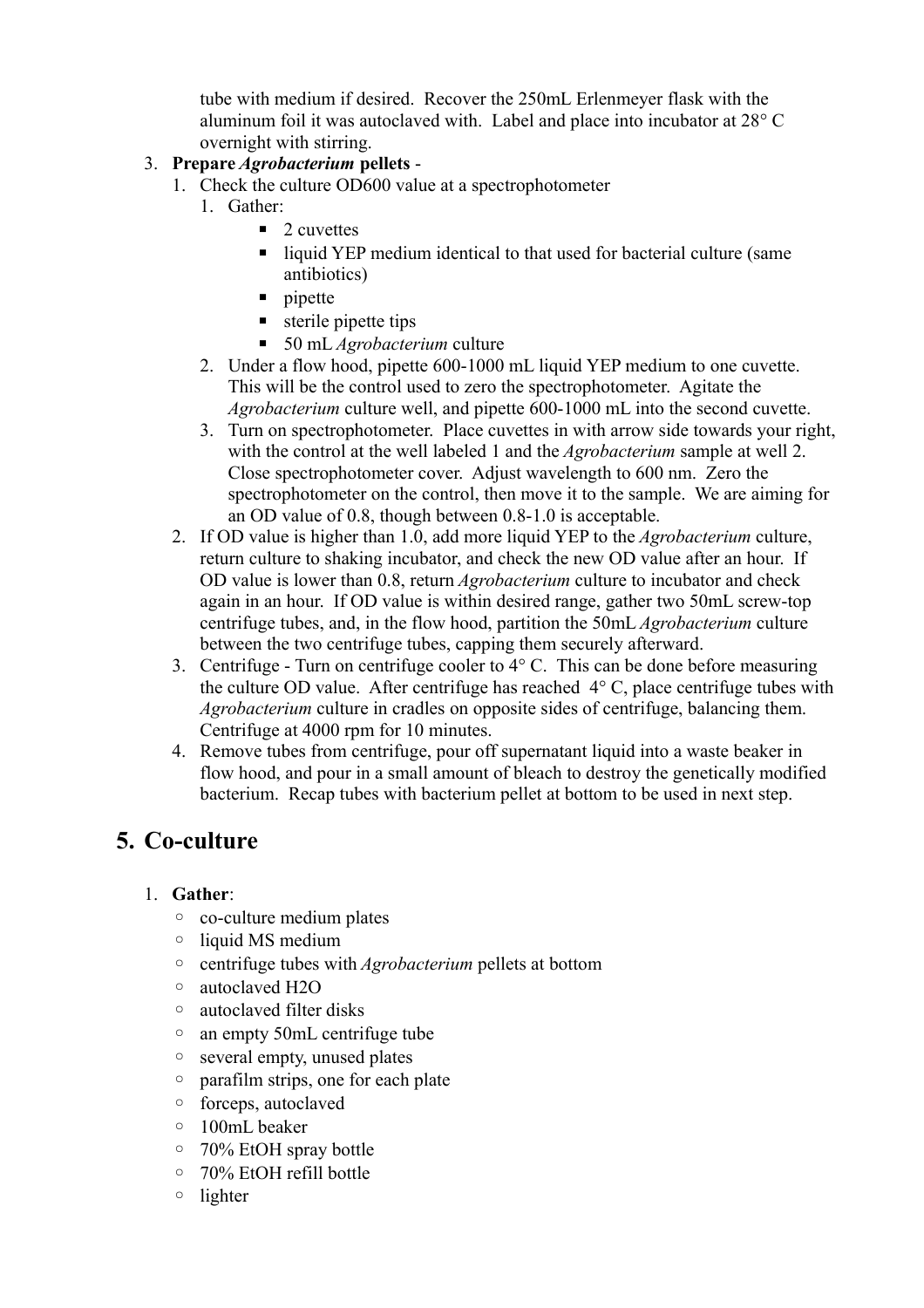- alcohol lamp
- gloves
- sleeves
- marker
- paper towels
- 2. **Sterilization and Preparation** Don gloves and sleeves, and spray alcohol on them. Spray work space and wipe down with paper towels. Fill beaker 1/3 to 1/2 full with 70% EtOH. Transfer materials (except for spray bottle, refill bottle, and paper towels) to flow hood, spraying them beforehand. Light lamp, thoroughly flame forceps. Remove a number of co-culture plates from their plastic sheet equal to the number of pre-culture regeneration plates you are going to transform. Reseal the plastic sheet after removing those you will use.
- 3. **Prepare** *Agrobacterium* **Suspension** Pour liquid MS medium onto *Agrobacterium* pellets in centrifuge tubes up to level of previous YEP volume (usually  $\sim$ 25-30mL). Close and shake vigorously until no trace of *Agrobacterium* cake remains at bottom. Pour an equal amount of liquid MS medium into another tube for use as a control.
- 4. **Immerse Explants** Remove parafilm from three regeneration plates for the first batch of *Agrobacterium* innoculant. Retrieve a clean, sterile, unused plate. Shake an *Agrobacterium* vial and pour into the bottom half of the clean plate. Use forceps to transfer explants from regeneration plates into *Agrobacterium* innoculant, pushing them so that all leaf surfaces come in contact with innoculant. When complete, cover *Agrobacterium* suspension with the top half of the clean plate and agitate explants 2-3 times over the next 15 minutes. Set aside empty pre-culture plates to be disposed of.
- 5. **Wash Explants** When 15 minutes have nearly passed, remove the lid of the plate holding the *Agrobacterium* suspension and fill it nearly to the top with autoclaved H2O. Transfer the explants swimming in *Agrobacterium* to the clean, sterile water; agitate them so that all their surfaces are rinsed. When all are transferred, retrieve a number of co-cultivation plates equal to the number of regeneration plates used to fill the bacterium innoculant dish. Take also a piece of autoclaved filter disk for drying. With the forceps, remove the explants from the rinse water, touch them to the filter disk to dry excess water, and then place them on the co-cultivation plates, pressing them slightly into the medium.
- 6. **Repeat** Repeat steps 4 and 5 for other *Agrobacterium* tube and the control. Generally three plants of explants are immersed in the suspension from one of two *Agrobacterium* tubes, while two plates of explants are immersed in the liquid MS control.
- 7. **Cleanup and Co-culture** Parafilm and label the co-cultivation plates. Clean work area with alcohol. Dispose of the suspension and any materials that touched the *Agrobacterium* in a hazardous waste bin (to be autoclaved). Let co-cultivation plates incubate in the dark at 23° C for 3 days.

## **6. Resting**

- 1. Gather:
	- resting medium plates
	- autoclaved H2O
	- autoclaved filter disks
	- several empty, unused plates
	- parafilm strips, one for each plate
	- forceps, autoclaved
	- 100mL beaker
	- 70% EtOH spray bottle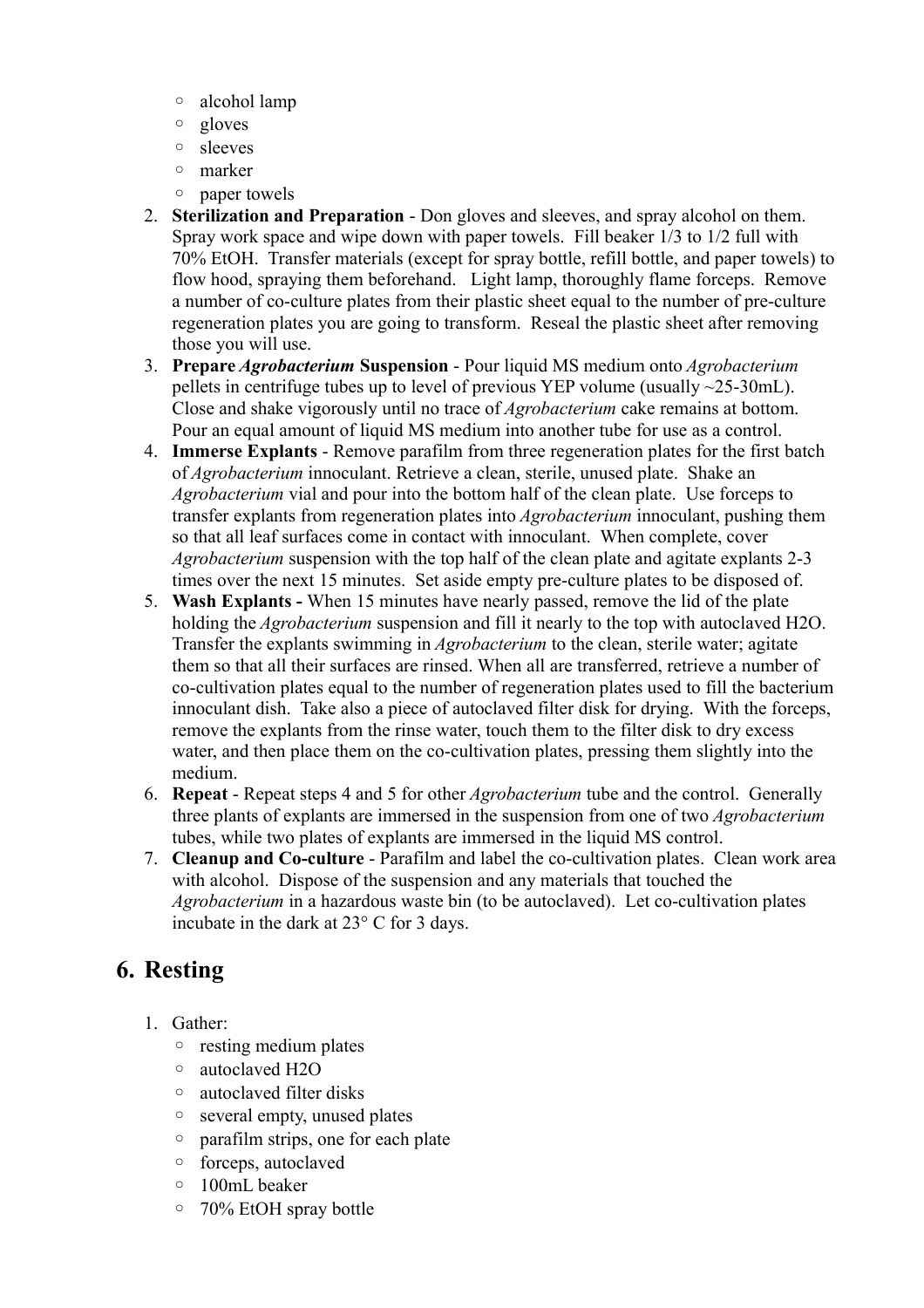- 70% EtOH refill bottle
- lighter
- alcohol lamp
- gloves
- sleeves
- marker
- paper towels
- 2. **Sterilization and Preparation** Don gloves and sleeves, and spray alcohol on them. Spray work space and wipe down with paper towels. Fill beaker 1/3 to 1/2 full with 70% EtOH. Transfer materials (except for spray bottle, refill bottle, and paper towels) to flow hood, spraying them beforehand. Light lamp, thoroughly flame forceps. Remove a number of resting plates from their plastic sheet equal to the number of co-culture plates there are. Reseal the plastic sheet after removing those you will use. Remove parafilm from co-culture plates.
- 3. **Wash** Place one side of an empty, unused plate on the work surface and fill with autoclaved H2O. Flame the forceps, remove the lid of one co-culture plate, and transfer all explants into the water. Agitate the explants to ensure all sides are exposed to the wash water. Remove the lid of a resting plate. Remove the explants from the water wash, dry them on a filter disk, and then press them into the resting medium plate. When complete, cover the resting medium dish, push the spent co-culture plate aside, and repeat this process for each co-culture plate you have.
- 4. **Cleanup and Rest** Clean work area with alcohol. Remove all wash water to a hazardous waste bin to be autoclaved. Incubate resting plates in the dark at 23° C for seven days.

## **7. Selection**

- 1. Gather:
	- selection medium plates
	- autoclaved H2O
	- autoclaved filter disks
	- several empty, unused plates
	- parafilm strips, one for each plate
	- forceps, autoclaved
	- 100mL beaker
	- 70% EtOH spray bottle
	- 70% EtOH refill bottle
	- lighter
	- alcohol lamp
	- gloves
	- sleeves
	- marker
	- paper towels
- 2. **Sterilization and Preparation** Don gloves and sleeves, and spray alcohol on them. Spray work space and wipe down with paper towels. Fill beaker 1/3 to 1/2 full with 70% EtOH. Transfer materials (except for spray bottle, refill bottle, and paper towels) to flow hood, spraying them beforehand. Light lamp, thoroughly flame forceps. Remove a number of selection plates from their plastic sheet equal to the number of resting plates there are. Reseal the plastic sheet after removing those you will use. Remove parafilm from resting plates.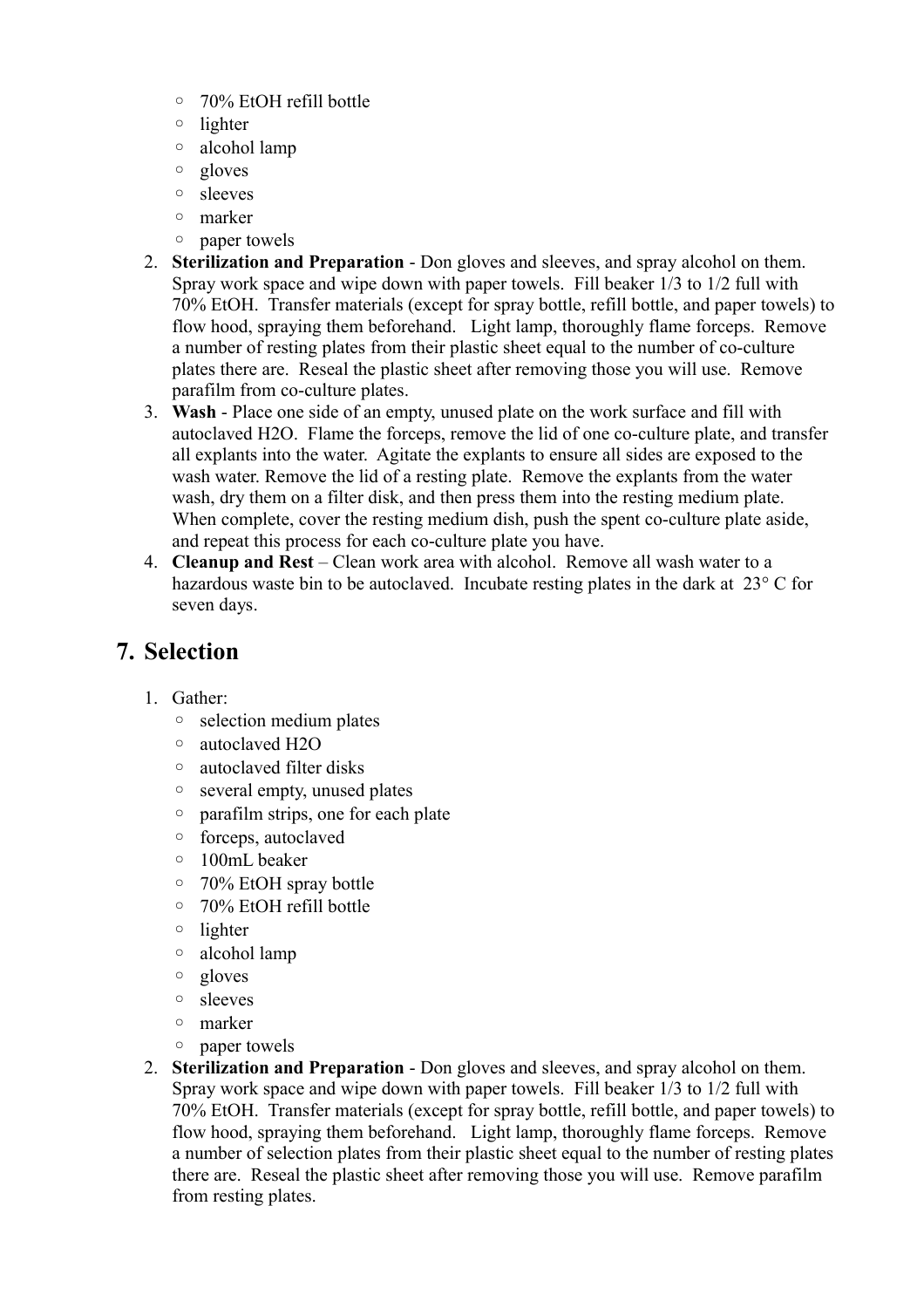- 3. **Wash** Place one side of an empty, unused plate on the work surface and fill with autoclaved H2O. Flame the forceps, remove the lid of one resting plate, and transfer all explants into the water. Agitate the explants to ensure all sides are exposed to the wash water. Remove the lid of a selection plate. Remove the explants from the water wash, dry them on a filter disk, and then press them into the selection medium plate. When complete, cover the selection medium dish, push the spent resting plate aside, and repeat this process for each resting plate you have.
- 4. **Cleanup and Selective Regeneration** Clean work area. Incubate selection plates under mild grow lights with a photoperiod of  $14/10$  (light hours/dark hours) at 23 $\degree$  C for three weeks.
- 5. **Repeat** Repeat this selection step, transferring surviving calli to fresh selection dishes every three weeks until all control calli are dead.
- 6. **Elongate, Root, and Transplant** After the only surviving calli are transformed, they can be elongated, rooted, and then transplanted to non-sterile area following standard tissue culture protocols as used to obtain original tissue line.

#### **7. Recipes and Stock Solutions**:

#### **Liquid YEP medium**

10 g yeast extract 10 g Bacto Peptone 5 g NaCl

Adjust pH to 7.0, and bring final volume to 1 liter with H2O. Autoclave and store in 4° C refrigerator Before use, add antibiotics at the following concentrations:

25 mg/l rifamycin 50 mg/l kanamycin

#### **YEP plate**

10 g yeast extract 10 g Bacto Peptone 5 g NaCl 8 g phyto-agar 25 mg rifamycin 50 mg kanamycin

Adjust pH to 7.0, and bring final volume to 1 liter with H2O. Autoclave, let cool to 30-40° C, and add antibiotics and pour plates as described in the "Prepare MS Plates" section.

#### **Regeneration Medium**

1000 mL MS medium 30 g sucrose 8 g phyto-agar

As described in the "Prepare MS Plates" section, adjust pH to 5.8, autoclave, let cool to 30-40° C, and then add hormones:

100 uL NAA 1000 uL BAP

#### **Co-cultivation Medium**

1000 mL MS medium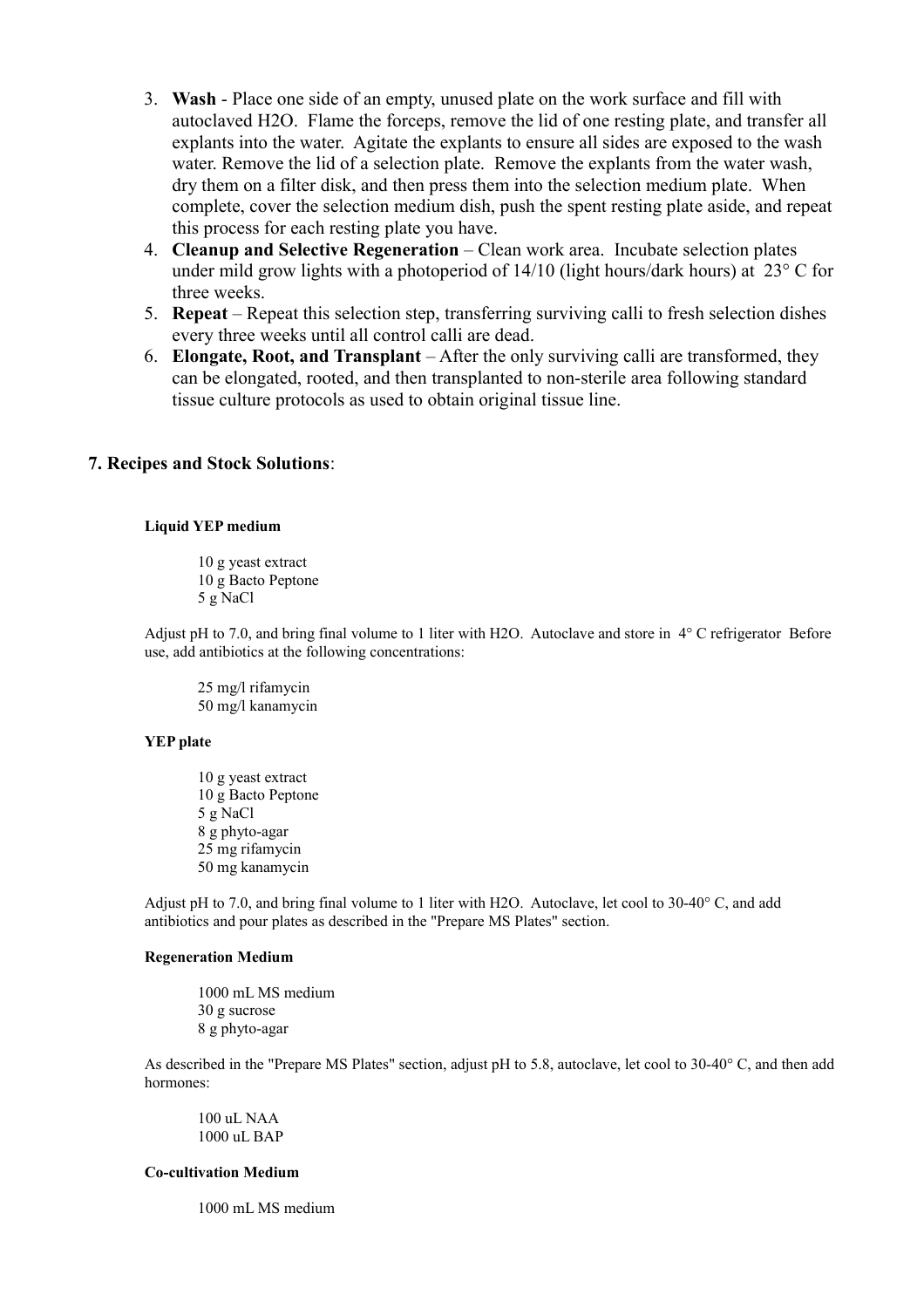30 g sucrose 8 g phyto-agar

As described in the "Prepare MS Plates" section, adjust pH to 5.8, autoclave, let cool to 30-40° C, and then add hormones:

100 uL NAA 1000 uL BAP 40 uL acetosyringone

#### **Liquid MS medium**

1000 mL MS medium 30 g sucrose

As described in the "Prepare MS Plates" section, adjust pH to 5.8, autoclave, and refrigerate at 4° C. When ready for use, add hormones:

40 uL acetosyringone

This solution with acetosyringone is not stable and should not be stored for long periods. Therefore, in practice, the liquid MS medium is stored without acetosyringone, and acetosyringone is added to a small volume of MS medium as needed for creating the *Agrobacterium* suspension:

20 mg acetosyringone dissolved in 40 uL DMSO for 1000 mL Liquid MS medium 1mg acetosyringone dissolved in 2 uL DMSO, for 50 mL Liquid MS medium

#### **Resting Medium**

1000 mL MS medium 30 g sucrose 8 g phyto-agar

As described in the "Prepare MS Plates" section, adjust pH to 5.8, autoclave, let cool to 30-40° C, and then add hormones and antibiotics:

100 uL NAA 1000 uL BAP 40 uL acetosyringone 630 uL Timentin

#### **Selection Medium**

1000 mL MS medium 30 g sucrose 8 g phyto-agar

As described in the "Prepare MS Plates" section, adjust pH to 5.8, autoclave, let cool to 30-40° C, and then add hormones and antibiotics:

100 uL NAA 1000 uL BAP 40 uL acetosyringone 2000 uL Kanamycin 630 uL Timentin

**Acetosyringone:** 20 mg acetosyringone dissolved into 40 uL DMSO. Added to 1L solution, this results in a 100uM concentration. This solution should be prepared as needed and should not be stored for significant time.

**Timentin**  $(3.1g/13mL = 238.46 mg/mL)$ **Rifamycin** (25 mg/mL) **Kanamycin** (100 mg/mL)